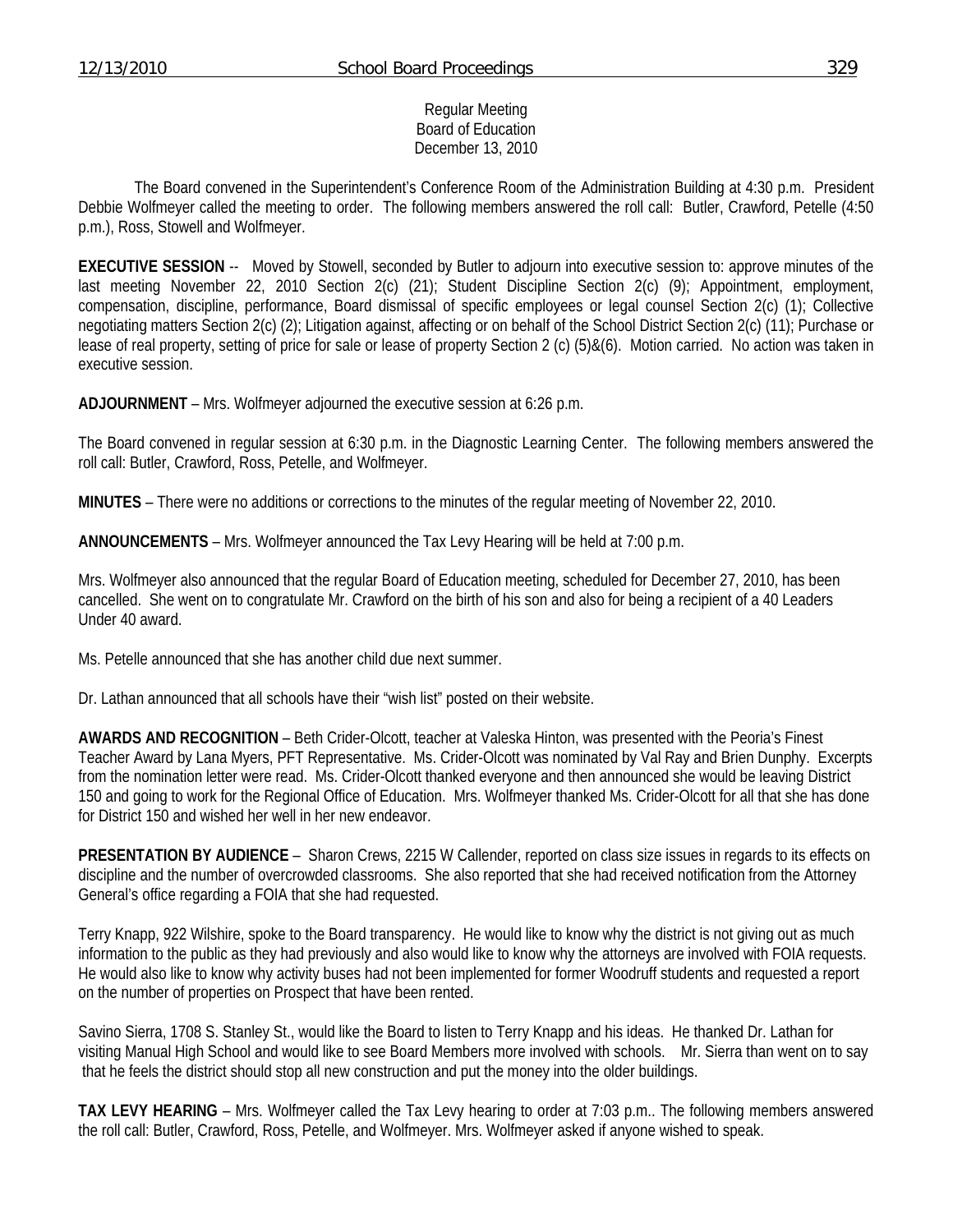Terry Knapp, 922 Wilshire, spoke to the Board on the burden of tax increases to the public. He does not support a tax increase especially with the amount of money being spent on Edison and Johns Hopkins.

Savino Sierra, 1708 S. Stanley St., supported the things that Mr. Knapp spoke of. He feels that the district is squandering their money and now they want more to squander.

The Tax Levy Hearing closed at 7:11 p.m.

Bob Darling, 230 E. High Point Rd, came to speak to the Board regarding several issues, the first being the ULT and new strategies being put in place to help students. He also feels administrators need to be in classrooms observing teachers. He understands that evaluations will be tied to student achievement but feels there is so much more to teaching.

Dr. Lathan responded to the audience, first to say that she will have Ms. Johnson check into the situation with activity buses. She went on to say that the district is working on balancing class size.

Ms. Petelle responded to the audience by saying that we are not selling the naming of schools and that the sidewalks at Trewyn School are a city issue.

Mrs. Wolfmeyer addressed some of the rumors. She feels that these ideas are out there due to "brainstorming" or "thinking out loud" during committee meetings.

### **INFORMATION ITEMS – REPORTS FROM SUPERINTENDENT AND STAFF** –

### 1. REMARKABLE RULE 1 – RESPECT OUR CUSTOMER

Parent Advisory Committee update – Attorney Gates started the discussion with PTO/PTA groups. The idea of these groups is to work with the home school to provide goods and services to benefit the school. Most of these organizations hold a 501C3 status which makes them a separate entity from the school but requires them to use the funds they raise for the good of education at the home school.

More conversation followed regarding these organizations using the school name. The District does not have the copyright on school names therefore the names can be used in conjunction with the PTO/PTA groups.

Mrs. Ross stated that one of the goals of the Parent Advisory Committee is for each school to have a PTO/PTA group to integrate and advance parental involvement in the education of our students. She went on to explain that the Parent Advisory Committee is composed of parents, district staff and community members and that this committee is mandated by the State of Illinois.

### 2. REMARKABLE RULE 2 – RESPECT LEARNING

**Visual Arts Overview** – Sarah Gindville showcased Visual Arts projects from across District #150. She explained that the art program would like to include videography at Peoria High School. This program integrates Math and Reading into the arts program to increase student achievement.

Members of the Board suggested working with the City of Peoria, Northwoods Mall and the Peoria Airport to display student art work around the city of Peoria. Dr. Lathan suggested working with Stacey Shangraw, Director of Community Relations, for ideas on showcasing student artwork.

**Mentor Induction Program** – Ms. Sykes-Patterson and Ms. Myers presented information on the Mentor Induction Program. The PowerPoint presentation is available for review in the Board Secretary's office.

**Dibels Update** – Ms. Sykes-Patterson presented information on the Dibels program. The PowerPoint presentation is available for review in the Board Secretary's office.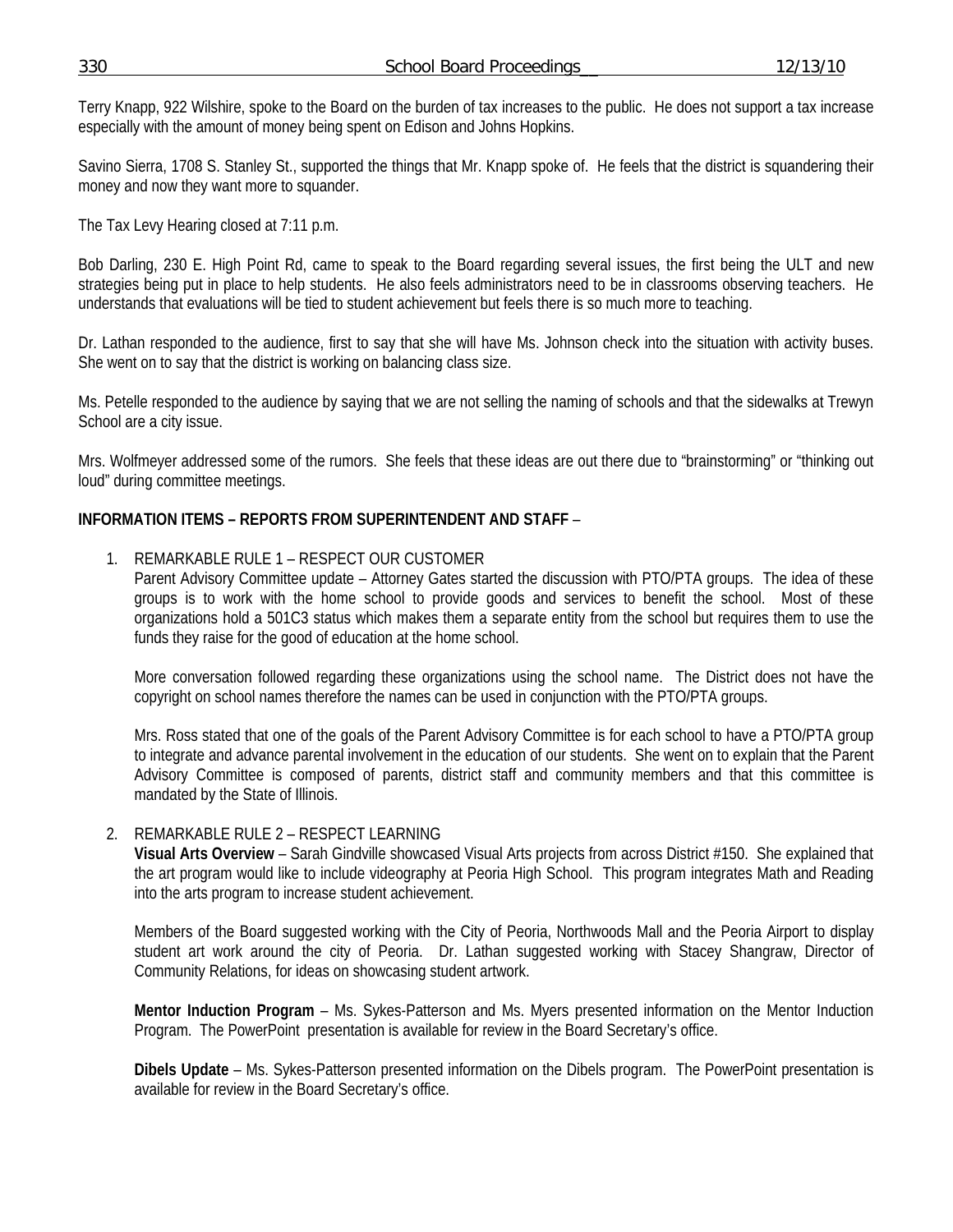**Thinking Maps** – Dr. Kennedy, Ms. Brown, Ms. Coleman and Ms. Yonker presented information on the Thinking Maps program. The PowerPoint presentation is available for review in the Board Secretary's office.

3. GOAL 3 – RESPECT OUR FINANCES

PURCHASE ORDERS OVER \$2,500 – Dr. Kinney presented this report for the Board's review. Questions were asked and answered regarding the report.

4. GOAL 4 – RESPECT OUR INDIVIDUAL DIFFERENCES - Since our last Board meeting report on November 22, 2010, we have received four (4) NEW Freedom of Information act requests. Of these new requests, four (4) were filled and none (0) are pending. Of the five (5) pending requests noted on the November 22, 2010 Board report, three (3) are still in pending status and two (2) were filled. We have received one hundred seventy (170) requests for this calendar year.

### **CONSENT AGENDA –**

ADOPTION OF CONSENT CALENDAR – Moved by Crawford, seconded by Petelle that the Board of Education adopt the consent calendar.

On roll call, 5 ayes. Motion carried.

GIFTS TO SCHOOL DISTRICT – Moved by Crawford, seconded by Petelle that the Board of Education accept the following donations and letters of appreciation sent to the donors.

 \$25,000.00 by Oak River Foundation to Taft Riverview Gardens Pre-K Program \$50.00 to Von Steuben School by Theresa Whelan for student needs Epson Document Cameras, valued at \$897.00, by First Baptist Church to Hines Schools Conn Trombone, valued by the donor at \$200.00, by Carol Thiemann to Peoria High School \$1,000.00 by OSF Healthcare to Knoxville Center for Student Success Smoothie coupons, valued at \$300.00, by Smoothie King to Kellar, Lindbergh and Richwoods High Schools McDonalds coupons, valued at \$400.00, by McDonalds to Kellar, Lindbergh and Richwoods High Schools Stander, valued by the donor at \$1,200.00, by Amber Simpson to the Development Center Physical Therapy Dept \$25.00 for Grandparent's Day supplies by Dr. & Mrs. Mike Zagardo to Washington Gifted School Six Palm One Tungsten/E-2 PDA's, valued at \$1,800.00, by Global Operations/Hewlitt Packard Co to Woodrow Wilson \$100.00 for a Thanksgiving feast by the Rotary Club of Peoria North to Peoria Alternative High School Topsoil for school yard habitat, valued at \$280.00, by Aaron Robbins Trucking to Garfield School \$300.00 for the purchase of library books by the Community Foundation of Illinois Depository to Von Steuben School \$1,000.00 for scholarships donated by Commerce Bank to Peoria Alternative High School SMART Board, valued at \$1,199.00, by Amit Bhanti and Charu Tyagi to Charter Oak School Sports equipment, valued by the donor at \$300.00, by Bradley University Kemper Foundation to Roosevelt Magnet **School** Two SMART Boards, 1 projector, 2 ceiling mounts, cables, conduit and installation, valued at \$5,000.00, to Kellar School by Kellar PTO, Inc. \$700.00 by Allan Lurie to Peoria High School to be used for library books

Math games, valued at \$34.76, by Ms. Kathleen Ann Reising to Hines School

On roll call, 5 ayes. Motion carried.

PAYMENT OF BILLS – Moved by Crawford, seconded by Petelle that the Board of Educaiton approve the payment of the following bills: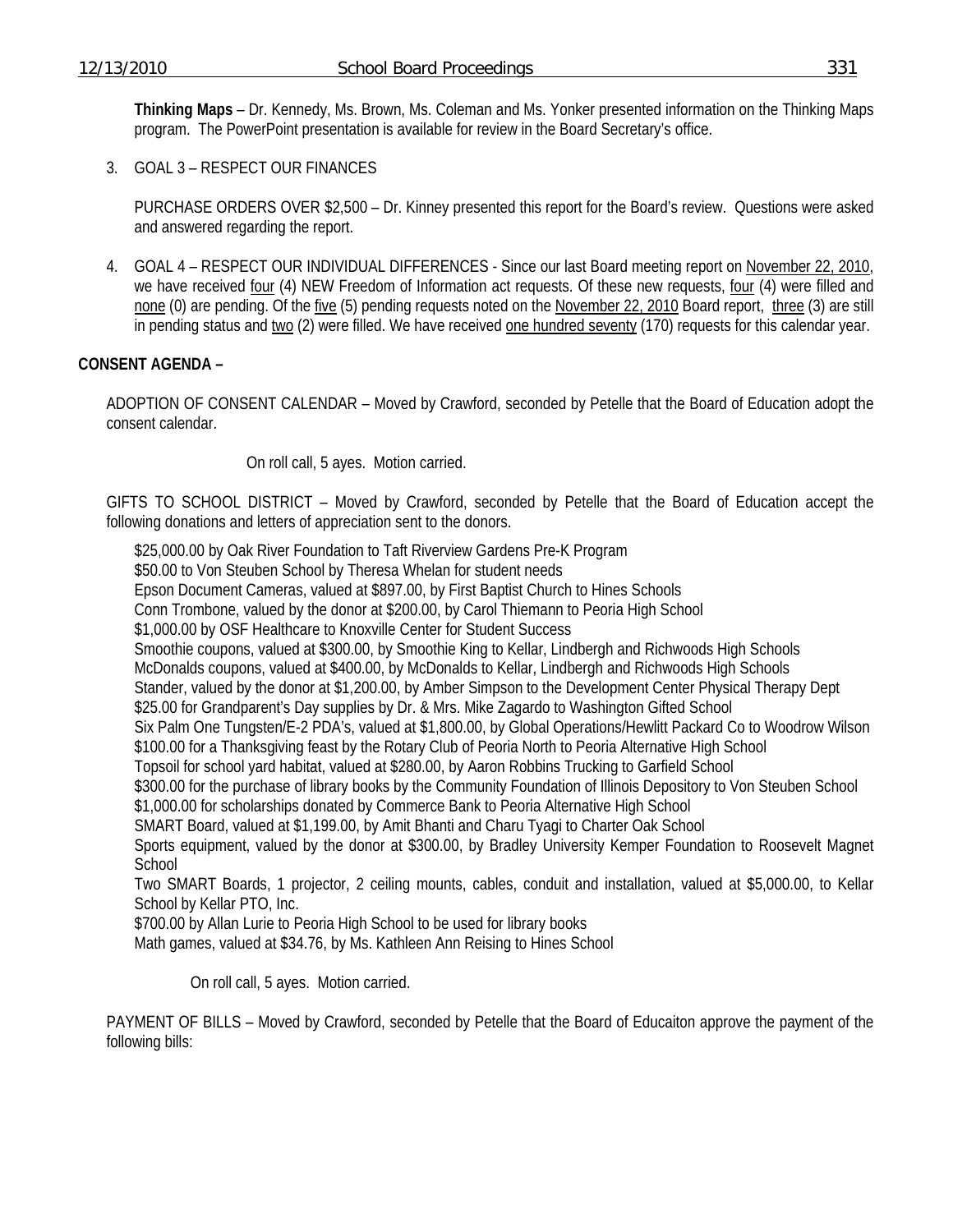| <b>DESCRIPTION</b>         | <b>BALANCE</b><br><b>SHEET</b> | <b>REVENUE</b> | <b>EXPENSE</b> | <b>TOTAL</b> |
|----------------------------|--------------------------------|----------------|----------------|--------------|
| <b>Educational Fund</b>    | 46022.66                       | 0.00           | 362937.86      | 408960.52    |
| Operations, Bldg & Maint   | 0.00                           | 0.00           | 274087.05      | 274087.05    |
| Transportation             | 79.49                          | 0.00           | 95,660.19      | 95,739.68    |
| <b>Capital Projects</b>    | 0.00                           | 0.00           | 482.87         | 482.87       |
| Capital Improvements       | 46,102.15                      | 0.00           | 7,047.64       | 7,047.64     |
| <b>Fund Summary Totals</b> | 46,102.15                      | 0.00           | 740,215.61     | 786,317.76   |

On roll call, 5 ayes. Motion carried.

HUMAN RESOURCE REPORT – Moved by Crawford, seconded by Petelle that the Board of Education approve the following human resource report, as amended and presented by the administration.

| I.  | <b>Certified Personnel</b><br><b>Appointments</b>                                                                                                                                                     | <b>Effective Date</b>                        |
|-----|-------------------------------------------------------------------------------------------------------------------------------------------------------------------------------------------------------|----------------------------------------------|
|     | <b>Tutors</b><br>Reed, Mary - Harrison<br>Trau, Richard - Calvin Coolidge                                                                                                                             | 11/29/10<br>12/14/10                         |
|     | <b>Retirements</b><br>Administrators<br>Habecker, Cathy - Richwoods High / Dean<br>Look, Yvonne - Richwoods High / Counselor                                                                          | 06/30/15<br>06/30/15                         |
|     | <b>Teachers</b><br>Hay, Gail - Peoria High<br>Morgan, Catherine - Lindbergh                                                                                                                           | 06/08/11<br>06/30/15                         |
|     | <b>Resignations</b><br>Teachers<br>Irwin, Nancy - Manual High<br>Ista, Linda - Von Steuben<br>Miller, Lucas - Roosevelt                                                                               | 01/13/10<br>12/03/10<br>12/22/10             |
| II. | <b>Non-Certified Personnel</b><br><b>Appointments</b><br>Cafeteria<br>Guthrie, Bonnie - Manual High<br>Harr, Gerald - Richwoods / Head Baker<br>Nunn, Tamara - Greeley<br>Pankey, Shane - Manual High | 12/14/10<br>12/14/10<br>12/14/10<br>12/14/10 |
|     | <b>Clerks</b><br>Burch, Angela - Columbia                                                                                                                                                             | 12/14/10                                     |
|     | Coaches<br>Jenkins, Michael - Richwoods / Boys Assistant Basketball                                                                                                                                   | 12/14/10                                     |
|     | Job Coaches<br>Sturm, Debra                                                                                                                                                                           | 12/14/10                                     |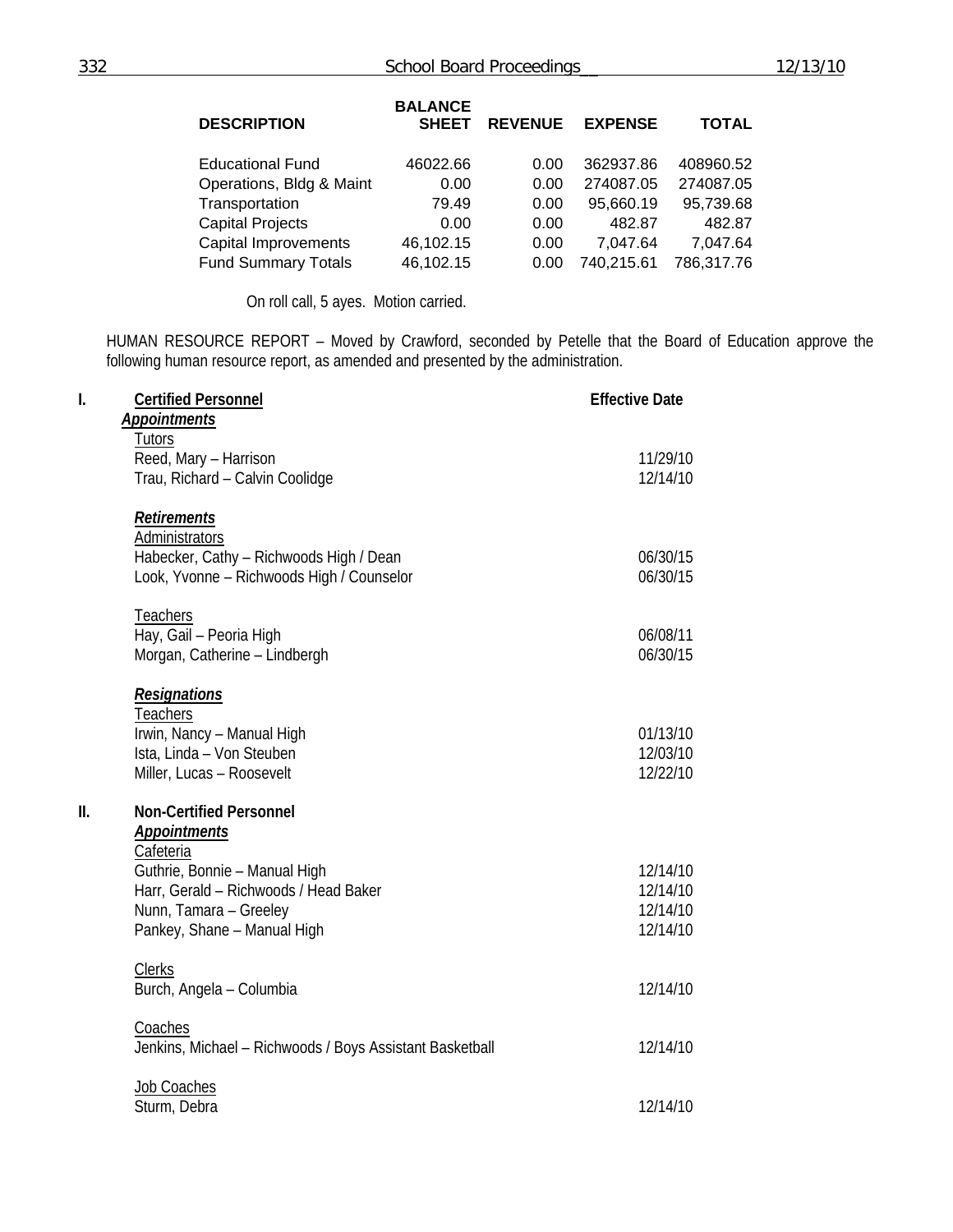| Maintenance/Buildings & Grounds<br>Bayless, Daniel - Roy Ricketts / Technology Foreman                                                                                                                                                                                                                                                                                                                                                                                                                                                                                                                                                                  | 12/14/10                                     |
|---------------------------------------------------------------------------------------------------------------------------------------------------------------------------------------------------------------------------------------------------------------------------------------------------------------------------------------------------------------------------------------------------------------------------------------------------------------------------------------------------------------------------------------------------------------------------------------------------------------------------------------------------------|----------------------------------------------|
| 21 <sup>st</sup> Century<br>Kothenbeutel, Justin - Glen Oak / Group Leader                                                                                                                                                                                                                                                                                                                                                                                                                                                                                                                                                                              | 12/14/10                                     |
| <b>Security Guards</b><br>Bond, Lindsay - Location TBD / Pending Testing<br>Maxison, Antonne - Location TBD / Pending Testing<br>McGee, Malcom - Location TBD / Pending Testing<br>Olson, Cory - Location TBD / Pending Paperwork & Testing<br>Sykes, Dwight - Location TBD Pending Testing<br>Taylor, Dramane - Location TBD / Pending Testing                                                                                                                                                                                                                                                                                                         | 01/07/11                                     |
| <b>Student Workers</b><br>Brown, Dameion - Holiday Inn / Maintenance & Grounds<br>Ellis, Vanessa - First English Church / Office Assistant<br>Tabb, Timothy - Jamieson / Kitchen Assistant                                                                                                                                                                                                                                                                                                                                                                                                                                                              | 12/14/10<br>12/14/10<br>12/14/10             |
| <b>Teacher Aides</b><br>Adkins, Amy - Richwoods / Interpreter<br>Beck, Ericson - Glen Oak<br>Blake, Kira - Whittier<br>Wright, Monica - Glen Oak / Latchkey                                                                                                                                                                                                                                                                                                                                                                                                                                                                                             | 12/14/10<br>12/14/10<br>12/14/10<br>12/14/10 |
| Transportation<br>Boyd, Otha - Driver / Pending Paperwork<br>Dudley, Larry - Driver / Pending Paperwork<br>Gaston, David - Driver / Pending Paperwork<br>Jenkins, Joseph - Driver / Pending Paperwork<br>Jones, Julious - Driver / Pending Paperwork<br>McKinney, Holly - Driver / Pending Paperwork<br>Pollard, Joshua - Driver / Pending Paperwork<br>Rebollar, Cristobal - Driver / Pending Paperwork<br>Ruiz-Puche, Domingo - Driver / Pending Paperwork<br>Sargent, Francis - Driver / Pending Paperwork<br>Thomas, Serrano - Driver / Pending Paperwork<br>Tiller, Joshua - Driver / Pending Paperwork<br>Ward, Mary - Driver / Pending Paperwork | 12/14/10                                     |
| <b>Transfer</b><br>Maintenance/Buildings & Grounds<br>Johnston, Zachary - Franklin-Edison                                                                                                                                                                                                                                                                                                                                                                                                                                                                                                                                                               | 11/23/10                                     |
| Leaves of Absences<br>Maintenance<br>Motteler, Donny                                                                                                                                                                                                                                                                                                                                                                                                                                                                                                                                                                                                    | 12/14/10-12/31/10                            |
| <b>Teacher Aides/ Grow Your Own</b><br>Simms, Kizzie - Harrison<br>Wilson, Linda - Trewyn                                                                                                                                                                                                                                                                                                                                                                                                                                                                                                                                                               | 2011-2012<br>01/18/11-05/09/11               |

*Position Ended/Temporary Position*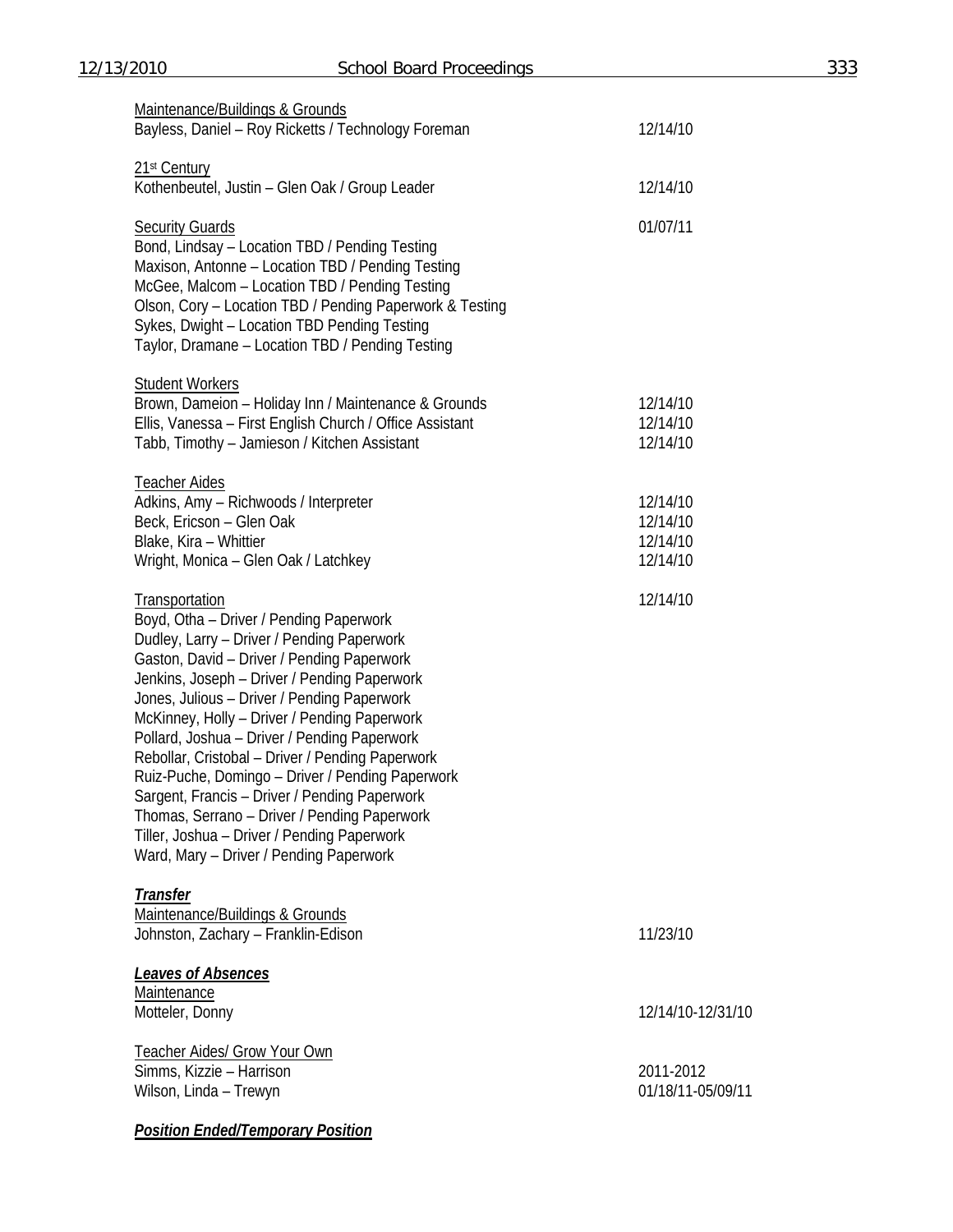|      | After School Care<br>McIntire, Caroline - Whittier                                                                                                                                                                                                             | 12/06/10                                                             |
|------|----------------------------------------------------------------------------------------------------------------------------------------------------------------------------------------------------------------------------------------------------------------|----------------------------------------------------------------------|
|      | <b>Resignations</b><br>After School Care<br>Stokes, Melissa - Whittier                                                                                                                                                                                         | 10/01/10                                                             |
|      | <b>Cafeteria</b><br>Fortune, Cynthia - Sterling<br>Vogel, Kathleen - Manual High                                                                                                                                                                               | 11/23/10<br>12/22/10                                                 |
|      | <b>Transportation</b><br>Evans, Eleanor - Driver Trainee<br>Williams, DeAaron - Monitor                                                                                                                                                                        | 11/16/10<br>11/12/10                                                 |
|      | <b>Retirements</b><br><b>Clerks</b><br>Todd, Gloria - Knoxville Center                                                                                                                                                                                         | 06/10/11                                                             |
|      | <b>Rescinded Employment</b><br>Transportation<br>Aguilar, Edgar - Driver Trainee<br>Hart, Turanna - Driver Trainee<br>Herring, Michelle - Driver Trainee<br>Parx, David - Driver Trainee<br>Watson, Kashawn - Driver Trainee<br>Wright, Peter - Driver Trainee | 12/03/10<br>11/15/10<br>11/15/10<br>11/22/10<br>11/15/10<br>11/15/10 |
|      | <b>Suspensions Without Pay</b><br>Clerical<br>Porter, Brenda - Roosevelt<br>Wilson, Debrina - Roosevelt                                                                                                                                                        | 12/14/10<br>12/14/10                                                 |
|      | <b>Terminations</b><br><u>Transportation</u><br>Anderson, Mary - Driver<br>Cline, Timothy - Monitor<br>Pembroke, Lavin - Monitor<br>Travis, Linda - Monitor & Cafeteria<br>White, Woody - Driver<br>Woods, Tamatha - Monitor                                   | 11/22/10<br>11/18/10<br>12/07/10<br>12/08/10<br>11/16/10<br>11/09/10 |
| III. | <b>Certified Substitutes</b><br><b>Appointments</b><br>Teachers<br>Butler, Howard<br>Horsting, Kristina<br>Jones-Anderson, Stefanie<br>LaRose, Claire<br>Stice, Nathan                                                                                         | 12/14/10<br>12/14/10<br>12/14/10<br>12/14/10<br>12/14/10             |

**III. Certified Substitutes**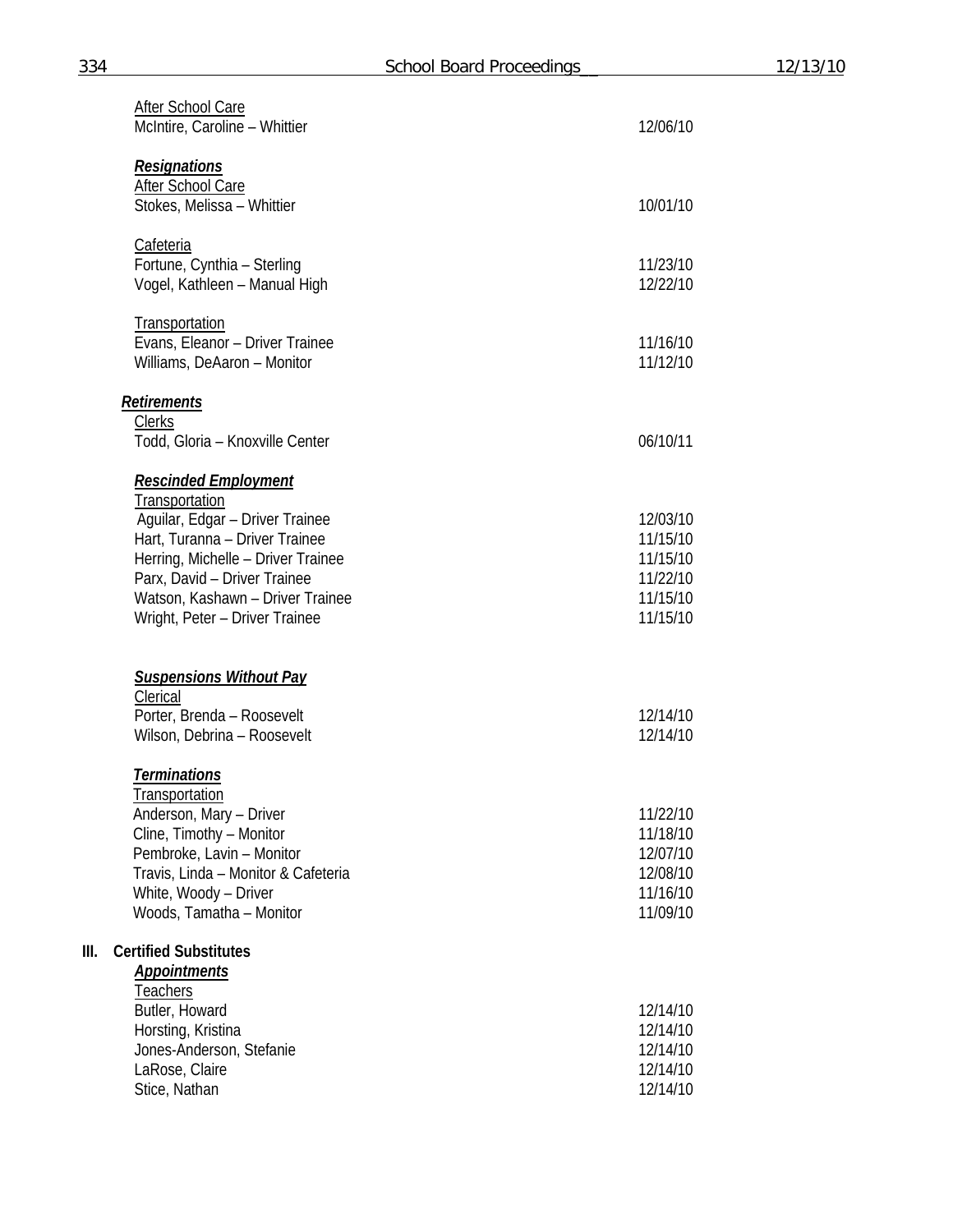| <b>Appointments</b>                                                                   |                                  |
|---------------------------------------------------------------------------------------|----------------------------------|
| Attendants<br>Collins, Edwin<br>Wright, DomMonique                                    | 12/14/10<br>12/14/10             |
| Cafeteria<br>Khoury, Rita                                                             | 12/14/10                         |
| Clerical<br>Martin, Janet                                                             | 12/14/10                         |
| <b>Nurses</b><br>Hocking, Kathrine                                                    | 12/14/10                         |
| <b>Resignations</b><br>Attendants<br>Fogliano, Tonya<br>Keys, Dondra<br>Watts, Alisha | 11/23/10<br>11/23/10<br>11/23/10 |

On roll call, 5 ayes. Motion carried.

TRAVEL REQUESTS – Moved by Crawford, seconded by Petelle that the Board of Education approve the travel requests as presented by the administration. (Copy is on file in the board secretary's office.)

On roll call, 5 ayes. Motion carried.

PBC AUTHORIZATION FOR LINCOLN AND PEORIA HIGH – Moved by Crawford, seconded by Petelle that the Board of Education authorize the Public Building Commission to handle the contracts and contract administration for the Lincoln Grade School addition and the renovation at Peoria High School.

Mrs. Butler requested that information on using minority contractors be included in this authorization.

On roll call, ayes. Motion carried.

TAX LEVY CERTIFICATE – Moved by Crawford, seconded by Petelle that the Board of Education authorize the administration to forward the tax levy certificate to the County Clerk's Office, as presented.

RECOMMENDATION FOR BOARD AUTHORIZATION TO BEGIN SUPPLEMENTAL EDUCATIONAL SERVICES – Moved by Crawford, seconded by Petelle that the Board of Education authorize the implementation of FY11 Supplemental Educational Services as follows:

| <b>School Servced</b> | Provider delivering services |
|-----------------------|------------------------------|
| Lincoln Middle        | <b>ATS Project Success</b>   |

On roll call, 5 ayes. Motion carried.

TEMPORARY APPROVAL AND PAYMENT OF BILLS – Moved by Crawford, seconded by Petelle that duirng the period between December 13, 2010 and the next regular School Board meeting, the Comptroller/Treasurer is given full authority to approve and pay any amounts due and owing by the School District which, in his judgment, is the best interest of the School District, require payment prior to the next regular School Board meeting.

On roll call, 5 ayes. Motion carried.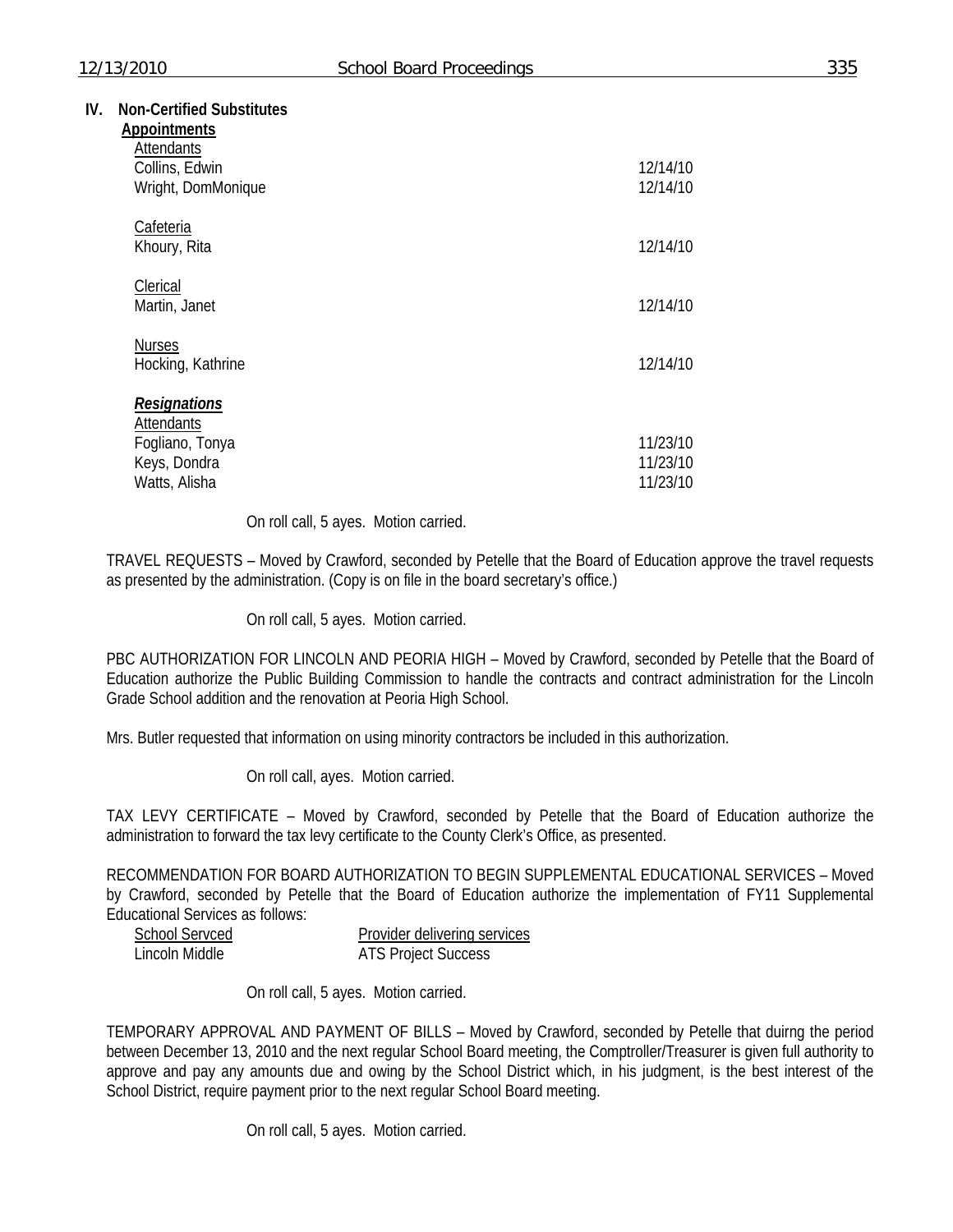APPROVAL TO CONTRACT WITH ANGELA ANDREWS FOR PRIMARY MATHEMATICS CONSULTING WORK – Moved by Crawford, seconded by Petelle that the Board of Education approve the contract with Angela Andrews for primary Mathematics consulting work.

On roll call, 5 ayes. Motion carried.

SIP PLANS – Moved by Crawford, seconded by Petelle that the Board of Education approve SIP plans for the following schools:

| <b>IIRC</b>      |
|------------------|
| Franklin         |
| Richwoods        |
| Thomas Jefferson |
| Von Steuben      |
|                  |
|                  |
|                  |
|                  |
|                  |

On roll call, 5 ayes. Motion carried.

FIRST READING NEW BOARD POLICY 7:285 – FOOD ALERGY MANAGEMENT PROGGRAM AND ADMINISTRATIVE PROCEDURE 7:285 – IMPREMENTING A FOOD ALLERGY MANAGEMENT PROGRAM – Moved by Crawford, seconded by Petelle that the Board of Education conduct a first reading of Board of Education Policy 7:285, Food Allergy Management Program and the Administrative Procedure 7:285, Implementing a Food Allergy Management Program.

## **DELIBERATION AGENDA** - .

Review of Suspensions - Moved by Butler, seconded by Crawford that the Review of Suspensions listed on the report dated December 13, 2010 be approved as presented.

> On roll call, 4 ayes – Butler, Crawford, Ross, Wolfmeyer 1 abstain – Petelle. Motion carried.

Expulsions – Moved by Butler, seconded by Crawford that the Expulsions listed on the report dated December 13, 2010 be approved as presented.

> On roll call, 3 ayes – Butler, Crawford, Wolfmeyer 1 abstain - Petelle 1 nay - Ross. Motion carried.

Revocation of Board Probation – Moved by Butler, seconded by Crawford that the Expulsions list on the Revocation of Board Probation Report dated December 13, 2010 be approved as presented.

> On roll call, 3 ayes – Butler, Crawford, Wolfmeyer 1 abstain - Petelle 1 nay - Ross. Motion carried.

SPECIAL EDUCATION C-PRINT CAPTIONIST REQUEST – Moved by Butler, seconded by Petelle that the Board of Education authorize the administration to enter into an independent contractor agreement with Barb Hazell-Haney, C-Print Captionist, to secure services listed on an Individualized Education Plan for a student at Quest Charter Academy. The anticipated expenditure requested for authorization is \$15,000, based on a daily rate for each school day until the end of